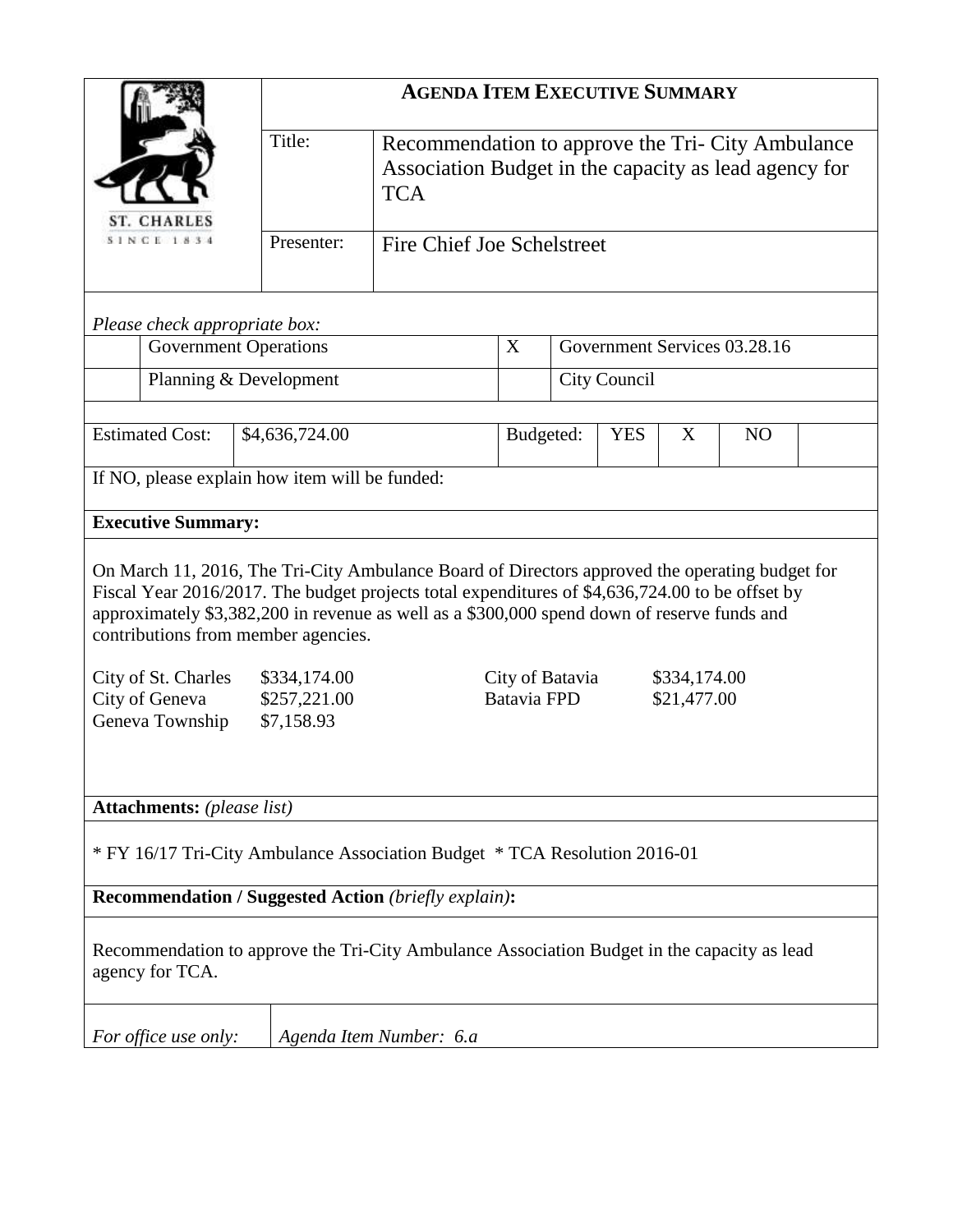### **Tri-City Ambulance**

### **Resolution No. 2016-1**

### A Resolution Of Tri-City Ambulance Service Board Of Directors Authorizing The City Of St. Charles, As Lead Agency For Tri-City, To Include The Approved Operating Budget For The Period Of May 1, 2016 Through April 30, 2017 In The St. Charles Municipal Budget For And On Behalf Of Tri-City Ambulance Service.

#### Presented & Passed by the Tri-City Ambulance Board of Directors on March 11, 2016

WHEREAS, Tri-City Ambulance Service (hereinafter Tri-City), formed by intergovernmental agreement dated May 14, 1985, has a duly selected Board of Directors charged with the review and approval of an annual operating budget, and;

WHEREAS, the Board of Directors has reviewed and approved the operating budget for the period of May 1, 2016 through April 30, 2017 in the manner set forth in the intergovernmental agreement dated May 14, 1985, and;

WHEREAS, a copy of said budget document is attached hereto and a made a part hereof, and;

WHEREAS, the City of St. Charles is Lead Agency and must, as Lead Agency for Tri-City, include said budget document as part of the municipal budget for the City of St. Charles for the same period;

NOW THEREFORE BE IT RESOLVED, by the Board of Directors of Tri-City Ambulance Service that the City of St. Charles, as Lead Agency, is authorized and directed to include the approved budget document for the period of May 1, 2016 through April 30, 2017 within the municipal budget of the City of St. Charles, Kane and DuPage Counties, Illinois, for and on behalf of Tri-City.

| $A$ ay of<br>Dated this   | $-2016.$         |
|---------------------------|------------------|
| $BY -$                    | <i>WAGTTEST:</i> |
| Chairman<br>$\Delta$ time | Secretary        |

Nays O Absent  $3$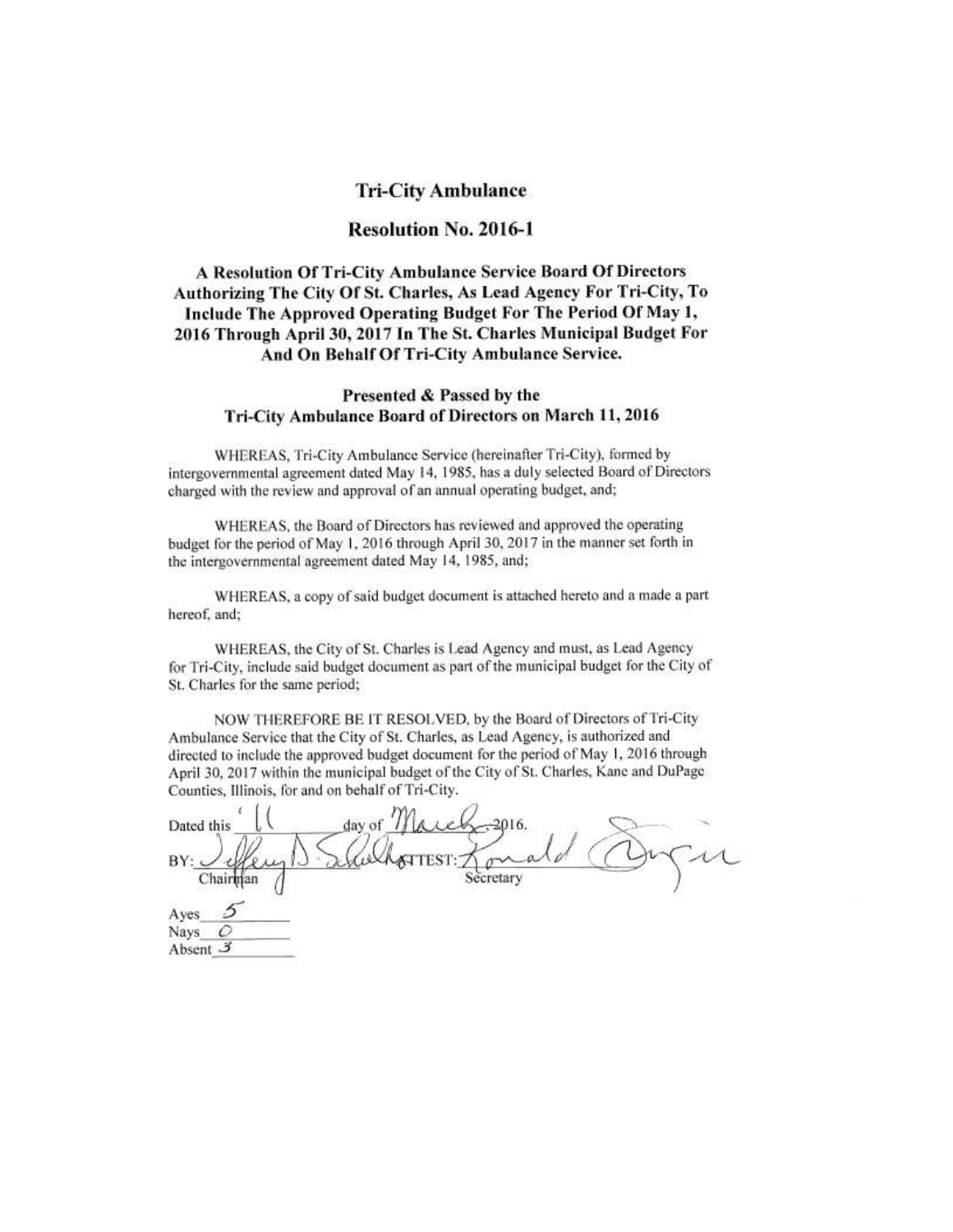# **Proposed Tri City Ambulance Budget for FY 16/17**

| Account     | <b>Description</b>                                 |          | 2015/2016        | 2016/17         | Change %  |
|-------------|----------------------------------------------------|----------|------------------|-----------------|-----------|
|             |                                                    |          |                  |                 |           |
|             | 51400 Travel Expense                               | \$       | 6,000            | \$<br>6,180     | 3%        |
|             | 51300 Training Fees, Tuition                       | \$       | 5,500            | \$<br>5,665     | 3%        |
|             | 52000 Office Supplies                              | \$       | 290              | \$<br>290       | 0%        |
|             | 54250 Software                                     | \$       | 1,591            | \$<br>1,639     | 3%        |
|             | 52400 Chemicals                                    | \$       | 282              | \$<br>291       | 3%        |
|             | 52400 Gas, Oil, Antifreeze                         | \$       | 39,978           | \$<br>41,177    | 3%        |
|             | 55202 Regulatory Supplies                          | \$       | 290              | \$<br>299       | 3%        |
|             | 52310 Small Equipment & Hardware                   | \$       | 15,470           | \$<br>15,934    | 3%        |
|             | 52303 Medical Supplies                             | \$       | 19,055           | \$<br>19,627    | 3%        |
|             | 52402 Parts, Fittings-Motor Vehicles               | \$       | 15,531           | \$<br>15,996    | 3%        |
|             | 52314 Parts, Fittings-Other Equipment              | \$       | 2,283            | \$<br>2,352     | 3%        |
|             | 52319 Supplies, Not Classified                     | \$       | 281              | \$<br>289       | 3%        |
|             | <b>Commodities</b>                                 | \$       | 106,552          | \$<br>109,739   |           |
|             | 54135 Collection Services                          | \$       |                  | \$              | 0%        |
|             |                                                    |          | 15,700           | 15,700          |           |
| 54110 Legal |                                                    | \$<br>\$ | 4,017            | \$<br>4,138     | 3%        |
|             | 54189 Professional Service                         |          | 153,566          | \$<br>153,566   | 0%        |
|             | 54482 Maintenance Auto Equipment                   | \$       | 38,245           | \$<br>63,000    | 65%       |
|             | 54467 Maintenance-Other Equipment                  | \$       | 12,490           | \$<br>12,865    | 3%        |
|             | 54350 Tri-Com                                      | \$       | 136,326          | \$<br>142,112   | 4%        |
|             | 54001 Monthly Cell Phone Expense                   | \$       | 10,000           | \$<br>9,000     | $-11%$    |
|             | 54500 Postage & Freight                            | \$       | 1,126            | \$<br>1,126     | 0%        |
|             | 54513 Rentals                                      | \$       |                  |                 |           |
|             | 54520 Printing and Binding                         | \$       | 1,400            | \$<br>1,400     | 0%        |
|             | 54355 Contractua Field Personnel                   | \$       | 2,429,326        | \$<br>2,453,619 | 1%        |
|             | 54399 Administrator                                | \$       | 50,753           | \$<br>50,753    | 0%        |
|             | Contractual                                        | \$       | 2,852,949        | \$<br>2,907,278 | 1.87%     |
|             | write off assumption                               |          |                  |                 |           |
|             | 55400 Inventory - Carrying Charge                  |          |                  |                 |           |
|             | 55411 Bad Debt-Geneva                              | \$       | 108,815          | \$<br>116,747   | 6.79%     |
|             | 55421 Medicare: Medicaid W/O -Gen                  | \$       | 98,288           | \$<br>185,648   | 47.06%    |
|             | 55410 Bad Debt- Batavia                            | \$       | 239,418          | \$<br>168,138   | $-42.39%$ |
|             | 55420 Medicare: Medicaid W/O -Bat                  | \$       | 217,627          | \$<br>415,307   | 47.60%    |
|             |                                                    | \$       | ÷                | \$              |           |
|             | 55401 Inventory-Overhead                           | \$       |                  |                 |           |
|             | 55412 Bad Debt-St. Charles                         | \$       | 263,182          | \$<br>305,731   | 13.92%    |
|             | 55422 Medicare: Medicaid W/O St.C                  | \$       | 232,825          | \$<br>428,135   | 45.62%    |
|             | Misc. Expense                                      |          | 1,160,155        | \$<br>1,619,706 | 28.37%    |
|             | 56004 Data Processing Equipment                    | \$       | 7,000            | \$<br>7,000     |           |
|             | 56099 Capital Expense N/C                          | \$       | 60,000           | \$<br>10,000    |           |
|             | Capital Replacement Fund                           | \$       |                  | \$<br>50,000    |           |
|             | 56005 Ambulance Replacement                        | \$       |                  | \$<br>255,725   |           |
|             | Capital                                            | \$       | 60,000           | \$<br>315,725   |           |
|             | <b>TOTAL EXPENDITURES</b>                          | \$       | 4,179,656        | \$<br>4,636,724 | 9.86%     |
|             |                                                    |          |                  |                 |           |
|             | Revenue increase assumption                        |          |                  |                 |           |
|             | 45320 Ambulance Service - St. Charles              | \$       | 1,386,738 \$     | 1,467,252       |           |
|             | 45321 Ambulance Service - Geneva                   | \$       | $617,330$ \$     | 666,933         |           |
|             | 45322 Ambulance Service - Batavia                  | \$       | 1,141,842 \$     | 1,200,479       |           |
|             |                                                    | \$.      | 3,145,910 \$     | 3,334,665       | 5.66%     |
|             | Recovery assumption                                |          |                  |                 |           |
|             | 46220 Recovery of Bad Debts St. Chas.              | \$       | $23,357$ \$      | 23,357          |           |
|             |                                                    | \$       |                  |                 |           |
|             | 46221 Recovery of Bad Debts Geneva                 | \$       | $10,032 \quad $$ | 10,032          |           |
|             | 46222 Recovery of Bad Debts Batavia                |          | $14,146$ \$      | 14,146          |           |
|             | 46204 Finance Charges                              |          |                  |                 |           |
|             | 47199 Interest<br><b>TOTAL RECOVERY ASSUMPTION</b> | \$       | 47,535\$         | 47,535          |           |
|             |                                                    |          |                  |                 |           |
|             | <b>TOTAL REVENUE</b>                               | \$       | 3,193,445 \$     | 3,382,200       |           |
|             | 44403 DUE FROM PARTICIPATING MEMBERS               | \$       | 986,211          | \$1,254,524     | 9.60%     |
|             | <b>SPEND DOWN FROM RESERVE</b>                     | \$       | 100,000 \$       | 300,000         |           |
|             |                                                    | \$       | 886,211\$        | 954,524         | 7.16%     |

**\$ (86,804)**